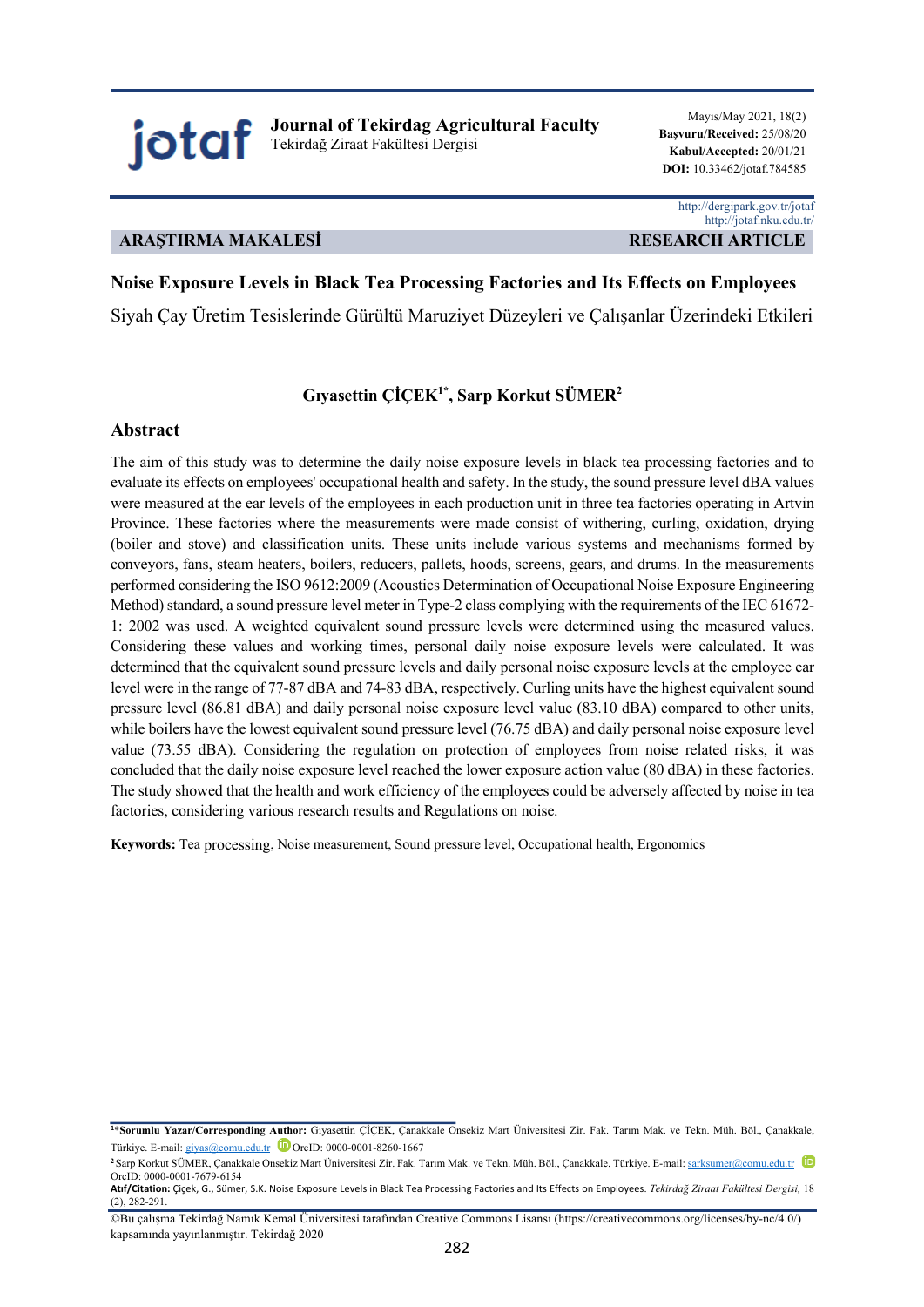Bu çalışmanın amacı, siyah çay fabrikalarındaki günlük gürültü maruziyet düzeylerini belirlemek ve çalışanların iş sağlığı ve güvenliği üzerindeki etkilerini değerlendirmektir. Çalışmada Artvin ilinde faaliyet gösteren üç çay fabrikasının her bir üretim biriminde çalışanların kulak seviyelerinde ses basınç düzeyi dBA değerleri ölçülmüştür. Ölçümlerin yapıldığı bu fabrikalar soldurma, kıvırma, oksidasyon, kurutma (kazan ve soba) ve sınıflandırma birimlerinden oluşmaktadır. Bu üniteler; konveyörler, fanlar, buharlı ısıtıcılar, kazanlar, redüktörler, paletler, davlumbazlar, elekler, dişliler ve tamburlardan oluşan çeşitli sistem ve mekanizmaları içermektedir. ISO 9612: 2009 (Mesleki Gürültü Maruziyet Mühendisliği Yöntemi) standardı dikkate alınarak yapılan ölçümlerde IEC 61672-1: 2002 şartlarına uygun Tip-2 sınıfında bir ses basınç düzeyi ölçer kullanılmıştır. Ölçülen değerler kullanılarak A ağırlıklı eşdeğer ses basıncı seviyeleri belirlenmiştir. Bu değerler ve çalışma süreleri dikkate alınarak kişisel günlük gürültü maruziyet seviyeleri hesaplanmıştır. Çalışanların kulak seviyesindeki eşdeğer ses basınç seviyeleri ve günlük kişisel gürültü maruziyet seviyelerinin sırasıyla 77-87 dBA ve 74-83 dBA aralığında olduğu belirlenmiştir. Ölçüm yapılan tüm üniteler içerisinde, kıvırma ünitelerinin diğer ünitelere kıyasla en yüksek eşdeğer ses basınç seviyesine (86.81 dBA) ve günlük kişisel gürültü maruziyet seviyesine (83.10 dBA) sahipken, kazanların en düşük eşdeğer ses basınç seviyesine (76.75 dBA) ve günlük kişisel gürültü maruziyet seviyesi değerine (73.55 dBA) sahip olduğu tespit edilmiştir. Çalışanların gürültüye bağlı risklerden korunmasına ilişkin yönetmelik dikkate alındığında, bu fabrikalarda günlük gürültü maruziyet seviyesinin en düşük günlük kişisel gürültü maruziyet eylem değerine (80 dBA) ulaştığı sonucuna varılmıştır. Çalışmada elde edilen veriler, çeşitli araştırma sonuçları ve gürültü yönetmeliği dikkate alındığında, çalışanların iş sağlığı ve güvenliğinin yanı sıra iş verimliliğinin çay fabrikalarındaki gürültüden olumsuz etkilenebileceğini göstermiştir.

**Anahtar Kelimeler:** Çay üretimi, Gürültü ölçümü, Ses basınç düzeyi, İş sağlığı, Ergonomi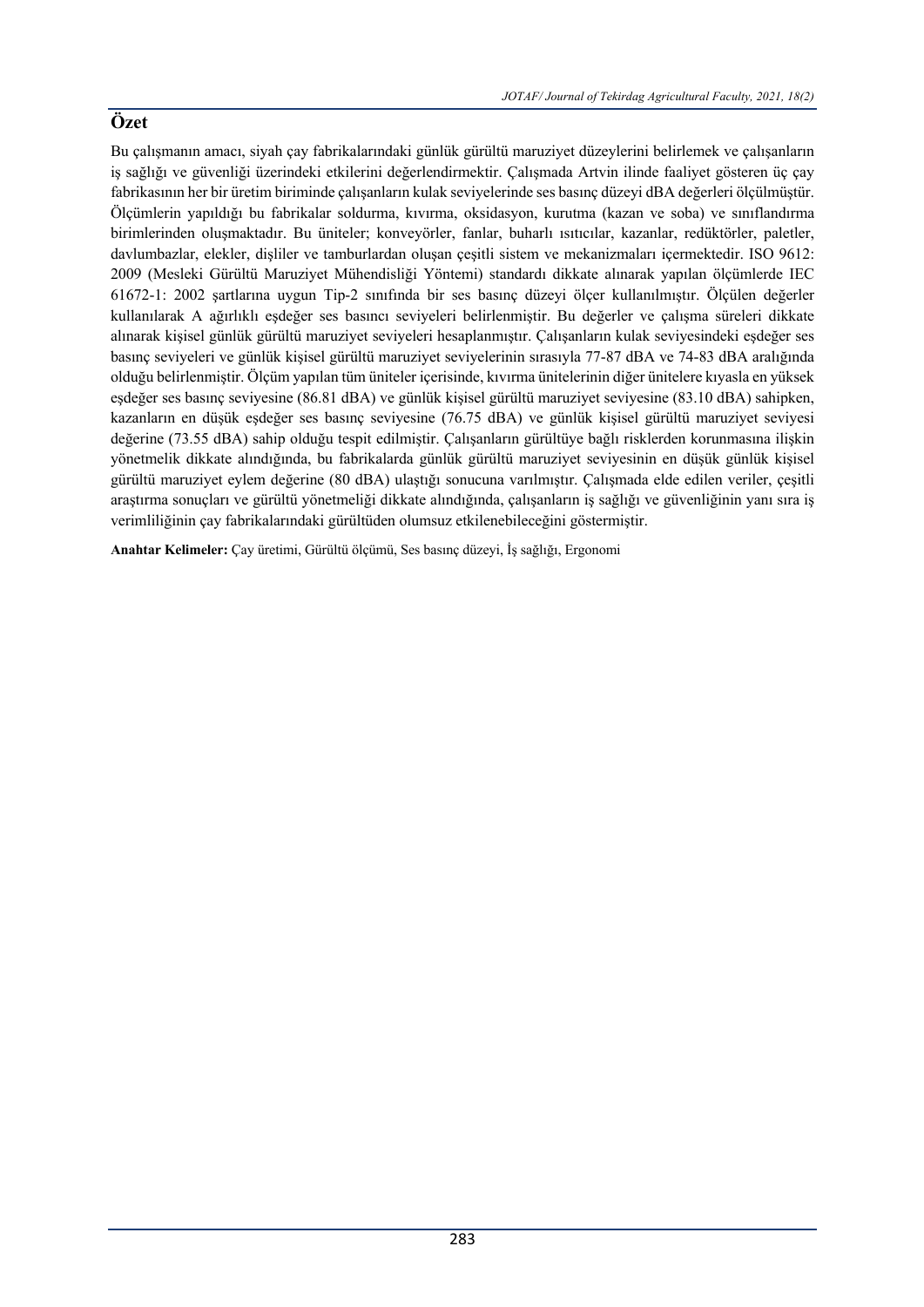## **1. Introduction**

Tea is the most frequently consumed drink worldwide, next to water, and about 75% of the total world tea production includes black tea (Saptashish and Jolvis, 2016). Tea production is carried out in 45 countries in the tropics and subtropical climate zones. Countries with the greatest tea cultivation area in the world are China, India, Sri Lanka, Kenya, Indonesia, Vietnam, and Turkey. Turkey located 197 tea factories, seventh in terms of the width of tea cultivation area (76 thousand hectares) ranks fifth in dry tea production (243 thousand tons) (FAO 2016). In dry tea processing, wet tea leaf goes through withering, curling, oxidation, drying (boiler and stove) and classification processes. Although the machines used in these processes provide advantages such as reducing workload and decreasing dependence on people, they can also cause some negative working conditions (Crocker, 2007). One of the risk factors causing these conditions is noise. Noise can have negative effects on employee health in terms of physical, physiological, psychological and performance (Sabancı and Sümer, 2015; Erdoğan ve Yazgan, 2007). The effects of noise in indoor studies have attracted the attention of many researchers and studies have been carried out to determine noise levels and their effects on people in factories.

Yağmur (2016) conducted a study on the evaluation of the vibration and noise exposures of workers in flour production and put forward some protective and preventive suggestions. In a study conducted by Gönüllü et al. (2002), the sources that cause noise according to the types of processes at the different indoor industries were defined and the equivalent sound pressure levels  $(L_{eq})$  were determined. Konuklar (2016) carried out a study to determine the noise exposures of workers in weaving factories. Daily personal noise exposure levels of the employees were determined with the task-based measurement strategy. Ege et al. (2003) carried out a study on determining noise levels and evaluating their effects in textile factories. Ateş and Alagöz (2018) measured sound pressure levels (dBA) in a factory manufacturing agricultural machinery and evaluated their effects on workers according to the relevant regulations. Özgüven (2012) determined the noise levels of some units (mixer, selector and hammer feed crushing machine) used for post-harvest operations indoor and created noise maps.

In this study, task-defined noise level measurements were made by considering noise sources in tea factories, daily noise exposure levels of employees were determined according to TS EN ISO 9612 standards, and the results were evaluated, taking into account the varying activities within the factory. The current regulations and working conditions were considered in the noise measurements made at the ear level of the employees and in the evaluation of the results.

## **2. Material and Method**

The study was carried out in three tea factories (F1, F2 and F3) in Artvin province. In the factories where the measurements are made, all units were the same in terms of working principle. These factories consist of withering, curling, oxidation, drying (boiler and stove) and classification units. In order to determine the measurement strategy in the study, all factors (work, production, process, organization, employees, working time) that can contribute to noise exposure were analyzed. When the daily noise exposure is composed of two or more periods of noise exposure of different levels, their combined effect should be considered, rather than the individual effect of each (OSHA, 2020). As a result of the analysis done with this approach, it was determined that the task-based measurement strategy was suitable for the study and measurements were performed. According to the task-based measurement strategy, all tasks performed by the employees within a working day were defined, the working time of each task was determined precisely, and sound pressure level measurements were made for each task separately.

In the measurements, a SPL meter in Type-2 class complying with the requirements of IEC 61672-1: 2002 was used. (TESTO 816-1). Calibration of sound level meter was performed by using Testo Schall IEC 60942 Class 2 calibrator complying with the of IEC 61672-1: 2002, which defines the SPL as 94 and 114 dBA. The measurements of A weighted SPL (dBA) for all sub-tasks of the operators in each unit were conducted for about 5 min with three replications at the ear levels of operators (ISO 9612:2009).

The measurements were performed by recording data every second and 300 values were obtained in each repetition. Equivalent SPL (LAeq) values were calculated by Equation (1) using the obtained SPLs dBA. Durations (Tm) for each task were determined by observing operators' occupational activities in tea factories and interviewing them.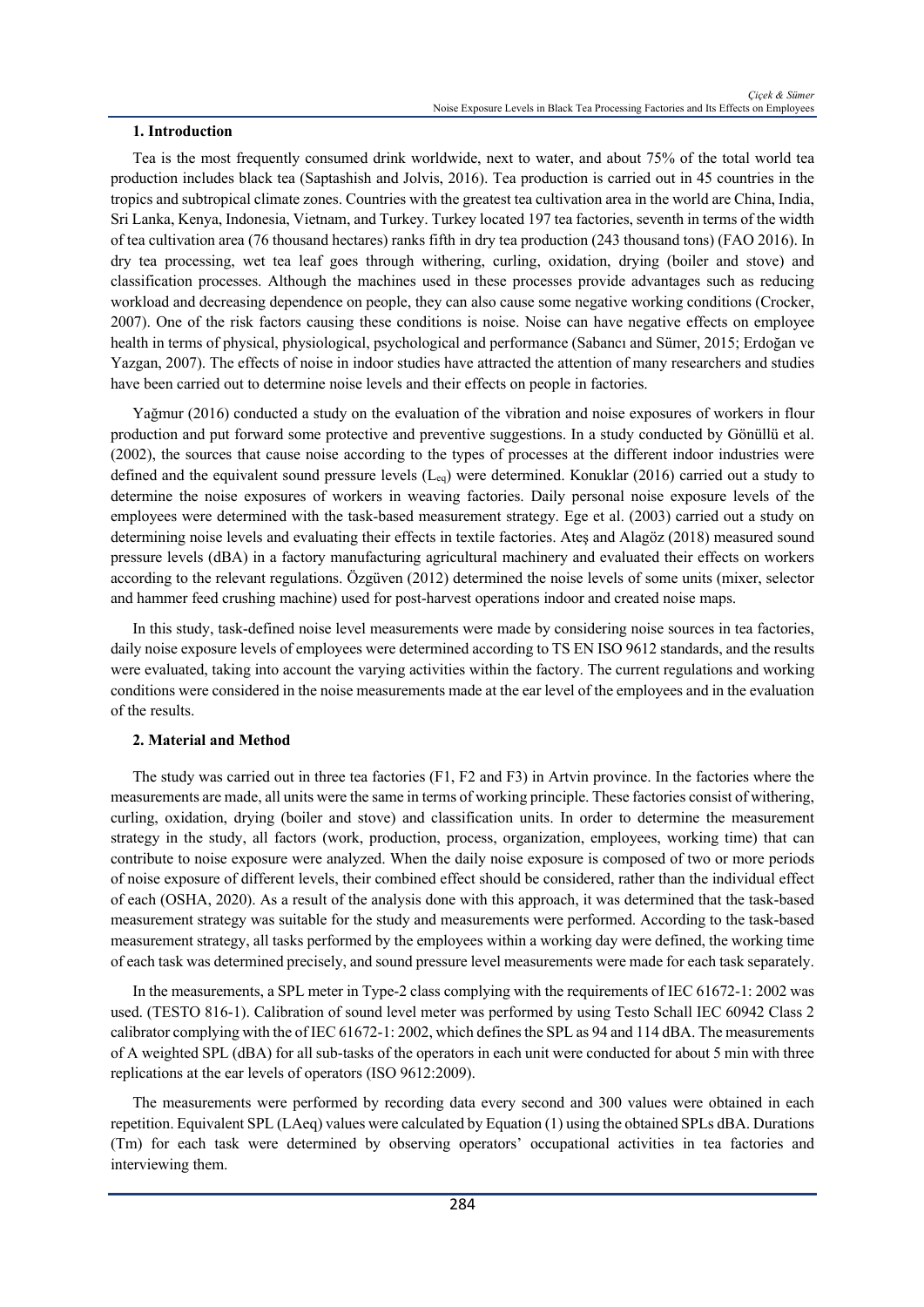$$
L_{p, AeqT, m} = 10\log\left[\frac{1}{I}\sum_{i=1}^{I}10^{0.1xL_{p, A, eqT, mi}}\right]
$$
(Eq. 1)

where;

 $L_{p, AeqT, mi}: LAeq$  for task m, dBA

i : Task sample number

I : Total number of task samples

m : Task number

Equation (2) was used to calculate the relative contribution of each task to the daily personal noise exposure levels of operators according to the task-based measurement strategy specified in the EN ISO 9612 standard, using the LAeq values determined by Equation (1) and effective duration of each task in the working day.

$$
L_{EX,8h,m} = L_{p,AeqT,m} + 10\log\left[\frac{\bar{r}_m}{r_0}\right]
$$
\n(Eq. 2)

Where;

 $L_{EX,8h,m}$  : L<sub>Aeq</sub> for task m contributing to the daily noise exposure level, dB(A)

 $\bar{T}_m$ : Effective duration of the working day for task m, h

 $T_0$  : Reference duration, 8 h

Daily personal noise exposure levels were calculated with Equation (3).

$$
L_{EX,8h} = 10\log\left[\sum_{m=1}^{M} \frac{\bar{r}_m}{r_0} 10^{0,1 \times L_{p,A,eqT,m}}\right]
$$
(Eq. 3)

Where;

$$
L_{EX,8h}
$$
 : Daily noise exposure level normalized to nominal 8 h working day, dBA

M : Total number of tasks

In the study, factory and production unit-based comparisons and evaluations were made considering the noise parameters measured and calculated. The parameters were summarized with charts and graphs, including standard deviation values. The possible effects of daily noise exposure values on operators were evaluated and discussed by considering Directive 2003/10/EC of the European Parliament and of the Council (minimum health and safety requirements regarding the exposure of workers to the risks arising from physical agents).

## **3. Results and Discussion**

In the present study, it was determined that the equivalent continuous sound pressure level  $(L_{eq})$  in factories ranged from 79.65 to 84.48 dBA and the daily exposure level (LEX) ranged from 75.73 to 79.45 dBA. When the Leq, Lmax and LEX values determined for three factories are examined, it is seen that the values between factories are close (*Table 1*). Considering the averages of each unit for three factories, it was determined that the Leq values in the units of factories varied between 76.75 dBA and 86.81 dBA, and the LEX values varied between 73.55 dBA and 83.10 dBA (*Table 2*).

Curling units have the highest  $L_{eq}$  (86.81 dBA) and LEX value (83.10 dBA) compared to other units, while boilers have the lowest L<sub>eq</sub> (76.75 dBA) and L<sub>EX</sub> value (73.55 dBA). In the curling units, cleaning process is carried out with compressed air for duration of 1 hour at randomized times. During the cleaning process, an average of 98.42 dB (A) L<sub>eq</sub> and 94.62 dB (A) L<sub>EX</sub> values were determined. These values can be explained as the most important reason for the high noise parameters in the curling unit. Employees of the boiler unit spend most of their time in the boiler room, and in case of necessity, they leave to control the boiler. Therefore, the noise parameters determined for the boiler unit were found to be the lowest (*Table 1, Figure 1*).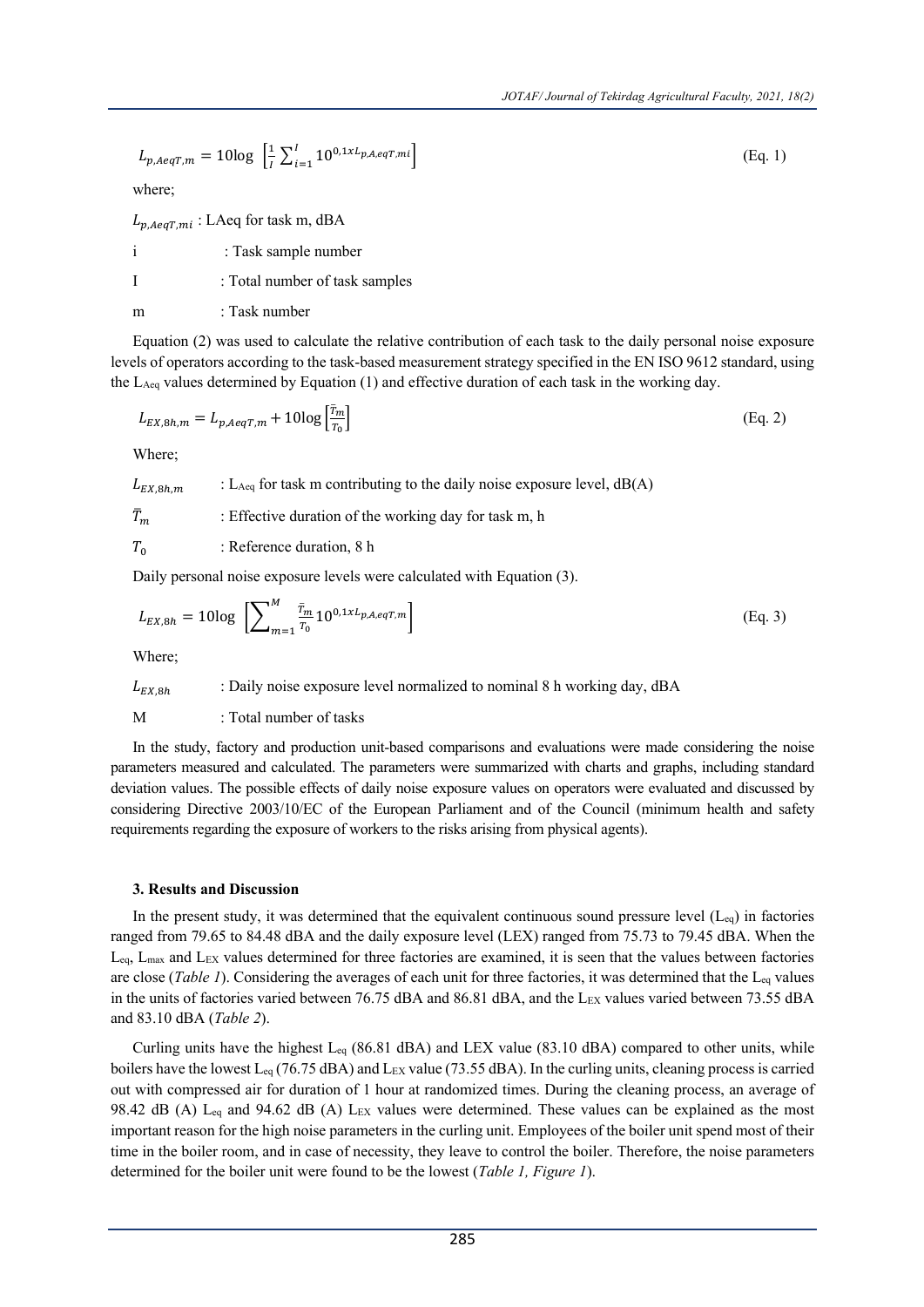| Table 1. $L_{eq}$ , $L_{max}$ and $L_{EX}$ values of units at the 3 factories  |  |
|--------------------------------------------------------------------------------|--|
| Tablo 1. Fabrikalarda ünitelere ait $L_{eq}$ , $L_{max}$ ve $L_{EX}$ değerleri |  |

| Noise parameters of the factories, dBA |                  |                  |                  |                  |                  |                  |                  |                     |                  |
|----------------------------------------|------------------|------------------|------------------|------------------|------------------|------------------|------------------|---------------------|------------------|
| Units                                  | F <sub>1</sub>   |                  |                  | F <sub>2</sub>   |                  | F <sub>3</sub>   |                  |                     |                  |
|                                        | $L_{eq}$         | $L_{\text{max}}$ | $L_{EX}$         | $eq$             | $L_{\text{max}}$ | $L_{EX}$         | $L_{eq}$         | $L_{\text{max}}$    | $L_{EX}$         |
| Unloading                              | $80.92 \pm 0.37$ | $99.70 \pm 6.36$ | $73.53 \pm 0.37$ | $84.88 \pm 0.31$ | $95.50 \pm 3.50$ | $79.37 \pm 0.31$ | $81.12 \pm 6.34$ | $89.97 \pm 1.86$    | $74.63 \pm 6.34$ |
| Withering                              | $70.00 \pm 0.98$ | $86.17 \pm 5.06$ | $67.59 \pm 0.98$ | $87.83\pm 6.56$  | $94.20 \pm 3.48$ | $82.39 \pm 6.56$ | $78.17 \pm 0.57$ | $86.50\text{±}4.20$ | $71.40 \pm 0.57$ |
| Curling                                | $84.70 \pm 2.09$ | $91.47 \pm 1.05$ | $86.57 \pm 2.09$ | $89.44 \pm 0.45$ | $95.47 \pm 1.90$ | $83.68 \pm 0.45$ | $86.28 \pm 0.32$ | $93.03 \pm 3.44$    | 79.06±0.32       |
| Oxidation                              | $82.36 \pm 0.17$ | $89.40 \pm 0.26$ | $77.05 \pm 0.17$ | $81.37 \pm 2.94$ | $90.03{\pm}4.63$ | 76.66±2.94       | $84.11 \pm 0.35$ | $90.27 \pm 0.32$    | $79.16 \pm 0.35$ |
| <b>Boiler</b>                          | $79.23 \pm 3.99$ | $92.57 \pm 3.06$ | $75.98 \pm 3.99$ | $78.04 + 2.72$   | $93.10 \pm 3.47$ | $74.82 \pm 2.72$ | $72.98\pm3.11$   | $95.57 \pm 1.30$    | $69.85 \pm 3.11$ |
| Oven                                   | $82.81 \pm 0.22$ | $89.63 \pm 1.77$ | $77.49 \pm 0.22$ | $85.43 \pm 0.90$ | $93.27 \pm 2.76$ | $80.04 \pm 0.90$ | $84.32 \pm 1.64$ | $91.77 \pm 1.37$    | $77.56 \pm 1.64$ |
| Classification                         | $77.51 \pm 1.21$ | $92.03 \pm 3.07$ | $71.94 \pm 1.21$ | $84.40 \pm 1.13$ | $91.23 \pm 1.00$ | $79.17 \pm 1.13$ | $79.37 \pm 0.91$ | $86.63\pm3.31$      | $73.03 \pm 0.91$ |
| Averaged                               | $79.65 \pm 1.29$ | $91.57 \pm 2.95$ | $75.73 \pm 1.29$ | $84.48 \pm 2.14$ | $93.26 \pm 2.96$ | $79.45 \pm 2.14$ | $80.91 \pm 1.89$ | $90.39 \pm 2.26$    | 74.96±1.89       |

*Table 2. Averaged Leq, LEX and Lmax levels of factories in production units, dBA Tablo 2. Ünitelerin ortalama Leq, Lmax ve LEX değerleri*

| Units          | $L_{eq}$         | $L_{EX}$         | $L_{\rm max}$    |
|----------------|------------------|------------------|------------------|
| Unloading      | $82.31 \pm 2.34$ | $75.84\pm3.10$   | $94.72 \pm 5.41$ |
| Withering      | 78.67±2.70       | 73.80±7.69       | 88.96±4.54       |
| Curling        | $86.81 \pm 0.95$ | $83.10 \pm 3.79$ | $92.51 \pm 0.90$ |
| Oxidation      | $82.61 \pm 1.15$ | $77.62 \pm 1.35$ | 89.90±0.45       |
| Boiler         | $76.75 \pm 3.27$ | $73.55 \pm 3.26$ | $93.74 \pm 1.60$ |
| Oven           | 84.19±0.92       | 78.36±1.45       | $91.56 \pm 1.83$ |
| Classification | $80.43 \pm 1.08$ | $74.71 \pm 3.90$ | 91.38±4.45       |





*Şekil 1. Fabrikaların ortalama Lmax, Leq ve LEX seviyeleri Figure 1. Averaged Lmax, Leq and LEX levels of the factories*

Lmax, Leq and LEX parameters are generally determined in the studies conducted on the assessment of noise levels in the workplace and evaluations are made considering these values. Considering Lmax values in evaluating the effects of noise on people at workplace will not give realistic results. This value, which expresses the highest (peak) SPLs among the values recorded during the measurement period, may vary depending on various external factors (people's shouting, phone conversation, hammer drop, etc.). Even the equivalent SPLs are not sufficient to evaluate the effects of noise. In order to evaluate the effects of ambient noise on workers, daily personal noise exposure levels (L<sub>EX</sub>) calculated using the equivalent SPL and durations exposed should be considered. The maximum noise level to which employees are permitted to be exposed within a working day (exposure action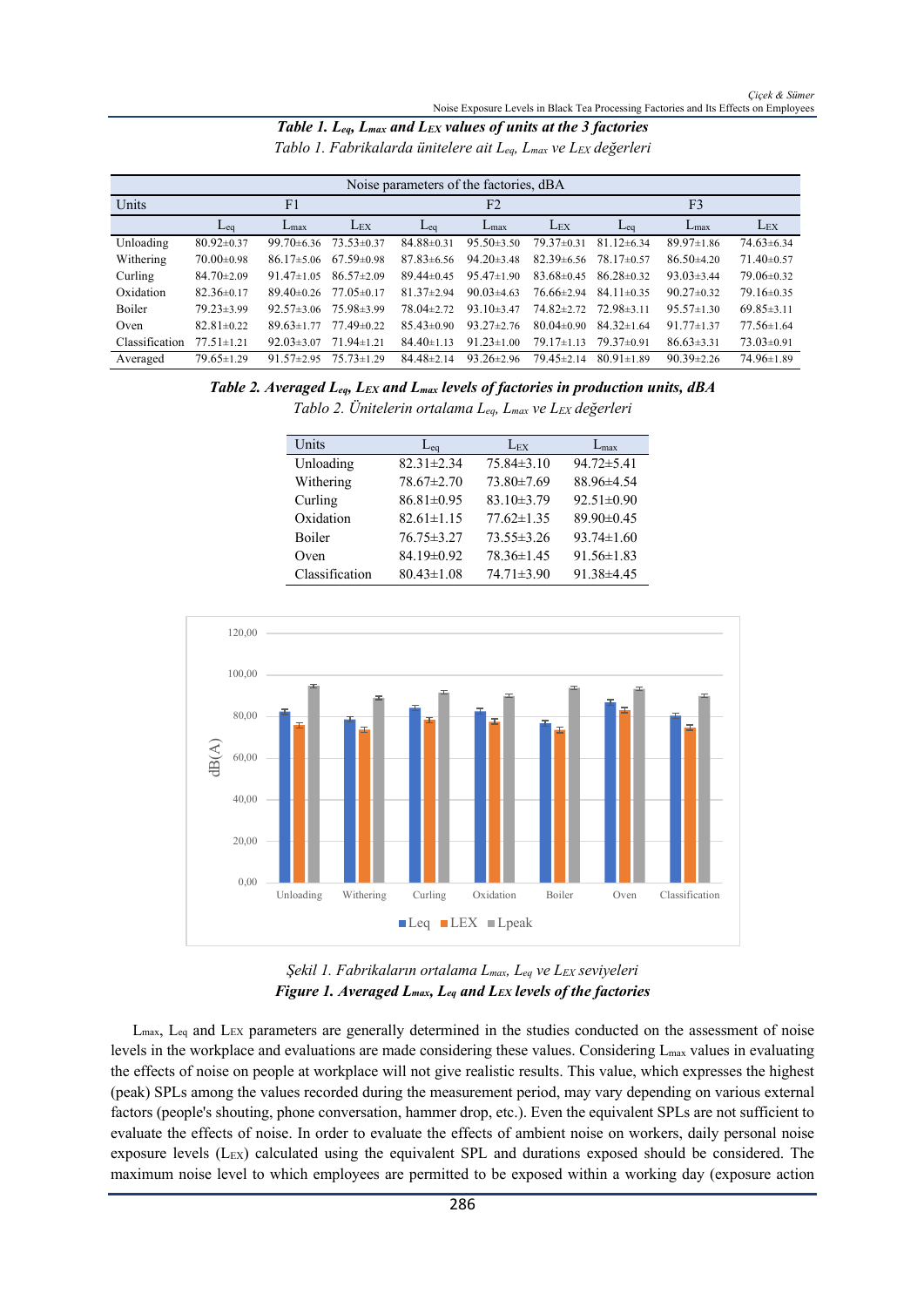values) specified in the noise regulations refers to the daily personal noise exposure value (L<sub>EX</sub>). In other words, the noise exposure limits have been determined considering the L<sub>EX</sub> values. When the literature is examined, it is possible to come across many studies in which the effects of noise on persons are evaluated only by determining Leq and Lmax values. In some of these studies, the equivalent SPLs determined have been incorrectly compared with the noise exposure limits specified in the regulations. This approach is like comparing apples and pears. In order to assess whether the employees work in accordance with the noise regulations, it is necessary to determine the daily personal noise exposure levels of the employees. Thanks to this approach, the effects of measured ambient noise on employees can be evaluated more accurately and adequate noise control measures can be effectively taken. In tea factories, operators have 1 to 3 hours breaks within a working day. Approximately 0.5 hour of this period is used for eating, and the rest is used for resting, toilet, smoking and similar needs (*Table 3*).

|                | Working time | Resting | Lunch |
|----------------|--------------|---------|-------|
| Unloading      | 4.67         | 2.83    | 0.5   |
| Withering      | 5.67         | 1.83    | 0.5   |
| Curling        | 5            | 2.5     | 0.5   |
| Oxidation      | 5.83         | 1.67    | 0.5   |
| <b>Boiler</b>  | 7.5          |         | 0.5   |
| Oven           | 6            | 1.5     | 0.5   |
| Classification | 5.67         | 1.83    | 0.5   |
| Averaged       | 5.76         | 1.74    | 0.5   |

*Table 3. Working and resting durations of employees, hour Tablo 3. Ünitelerde ortalama çalışma, dinlenme ve yemek süreleri, saat*

The L<sub>eq</sub> values determined in the dining halls of the F1, F2 and F3 coded factories are 68.86 dBA, 83.28 dBA ve 69.23 dBA, respectively. The fact that the resting areas are close to the working environments and that the employees cause noise in the resting areas (talking loudly, listening to television loudly, not closing the door, etc.) may cause changes on these values. A short duration spent in a less noisy ambiance can significantly reduce the employee's personal daily noise exposure level. For example, at the oven unit of F1 coded factory, the Leq value was determined as 82.81 dBA, however the LEX value of the operator, who had a 2-hour break, was calculated as 77.49 dBA.

The noise, which is one of the most important detrimental factors affecting the employees' carelessness, tiredness, and working capacity, should be reduced to safety limits (Sümer et al., 2006). Therefore, the noise control measures are of great importance in a workplace to protect the health of employees. The best way to reduce noise is to completely enclose its source, which is called "engineering control" (Kroemer, 2017). Another way of effective engineering control to reduce the noise exposure is isolating the operator from the noise source using an acoustically designed cab or barrier (Sümer et al., 2006). "Management controls" is another effective way to reduce noise exposure, such as regulating duration and frequency of breaks and limiting worker exposure (Harris, 1991). The last way, which is an alternative to reduce the noise exposure, is the use of personal protective equipment (PPE). This way is also called "temporary measure". The two basic types of hearing protection are the earmuffs and earplugs. These PPEs can reduce the sound levels by 15–30 dBA. Earmuffs usually provide better hearing protection than earplugs. Earplugs are also effective, but they may become irritating inside the ear and often are not inserted correctly, making them ineffective (Wilkinson, 2002). It was observed that none of the tea factories examined had any noise control to reduce noise.

Noise will continue to adversely affect human health, in physiological, physical and psychological context, unless necessary precautions are taken. Many acoustic studies report that different noise levels have an impact on employees, such as cognition, decision making, learning, calculation and hand-eye coordination (Sabancı and Sümer, 2015; Thatcher and Yeow, 2018). Thus, the noise has negative effects on the employees in terms of occupational health and safety, and it can also decrease the productivity of employees.

In the hearing loss classification of WHO (World Health Organization); it has been reported that prolonged exposure at 41-60 dB intervals causes hearing loss, 61-80 dB intervals can cause severe hearing loss. Additionally, it has been emphasized in the report that people working with loud machinery in industry or road construction must use PPE. Moreover, many acoustic studies reported that the noise will continue to adversely affect human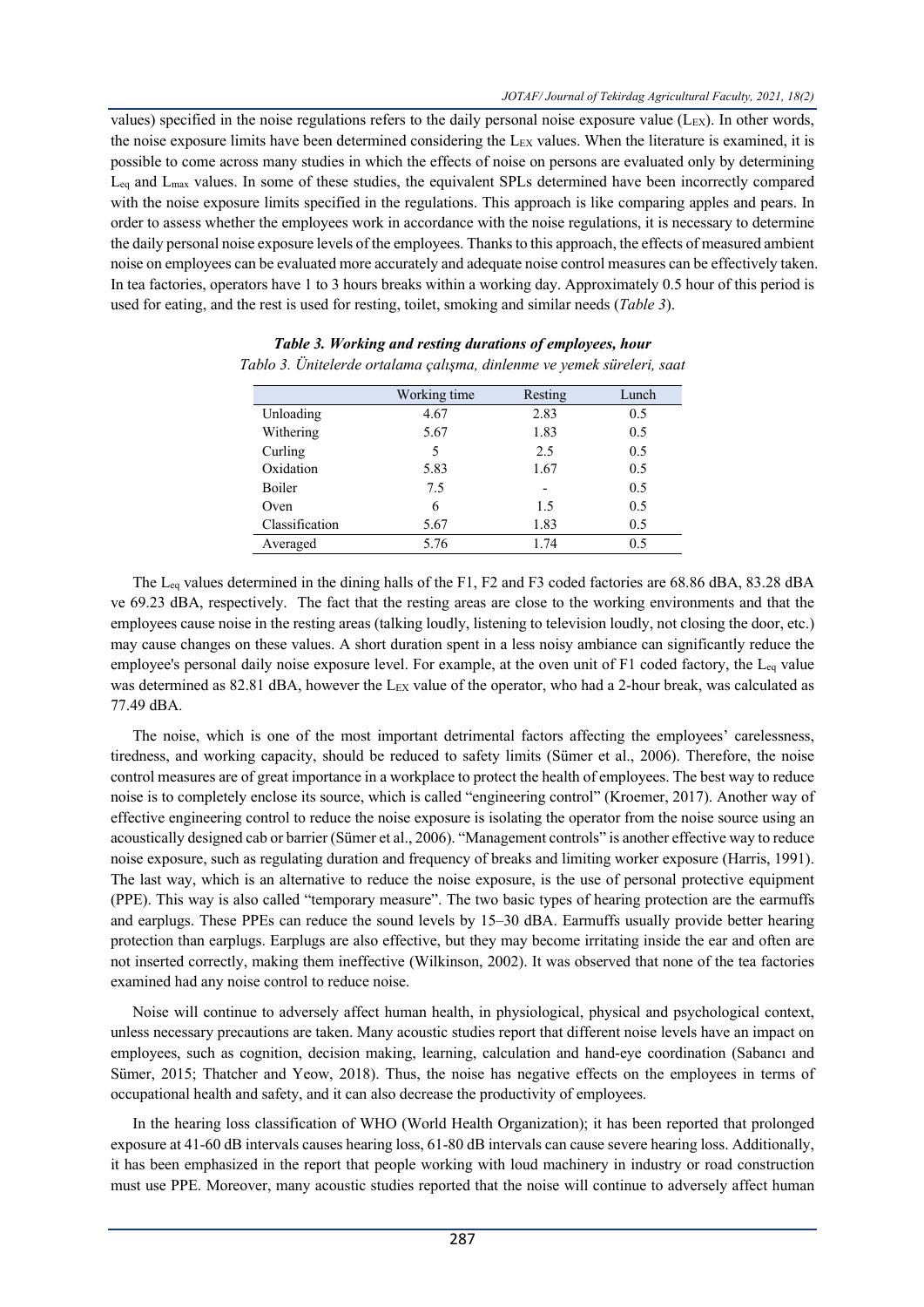health not only physically, but also in a physiological and psychological context, unless necessary precautions are taken. Serin and Akay (2008) stated that noise exposures in the range of 66-85 dBA have disturbing psychological effects in addition to hearing loss. In another study, Sakarya (2016) reported that exposures between 65-90 dBA caused physiological reactions on workers such as increase in blood pressure, increase in heart rate and breathing, decreased pressure in brain fluid. Noise exposure has also been identified as a risk factor for cardiovascular disease (Basner et al., 2014). In humans, several studies have shown that the noise causes mainly blood pressure elevation, changes in heartbeat and irregularities in breathing (Von Grandjean 1959; Andren et al., 1980). Toprak and Aktürk (2004) stated that noise reduces work efficiency for white-collar and blue-collar workers by 60% and 30%, respectively. Grandjean (1988) informed that the reductions in working performance began in 50–60 dBs according to laboratory studies. Noisy workplaces can inhibit speech communication, mask warning signals, reduce mental performance, induce nausea, headaches, and tinnitus (ringing in the ears), cause temporary or permanent deafness (Corlett and Clark, 2009). Exposure to noise can also lead to annoyance and stress, which can affect the mental wellbeing of workers and the general population. Studies of occupational stress have found that that noise exposure can be a contributor to worker stress and annoyance depending on the type of work being performed (Melamed et al., 1997; Leather et al., 2003).

As can be seen, the effects of noise on employees' health and work efficiency have been revealed by various studies. However, regulations regarding the limitations of noise in the workplace have been done considering the physical effects on people. This effect has been emphasized in most scientific studies conducted.

There are many regulations that specify the permissible noise levels in the workplace. Noise in the workplace in Europe is regulated by the EU Directive 2003/10/EC, and in the United States by OSHA (Occupational Safety and Health Administration) 29 CFR (Code of Federal Regulations) 1910.95 Hearing Conservation Standard. There are also countries with stricter national regulations than those specified in EU and OSHA. According to EU regulations, the noise exposure should not exceed the exposure limit (87 dBA) during the length of a working day (8 hours) to protect employees from suffering deafness. Employers are required to take certain steps to reduce the harmful effects of noise on hearing. There are two main action levels that guide these steps: lower exposure action value (L<sub>EX, 8h</sub>) 80 dBA, upper exposure action value (L<sub>EX, 8h</sub>) 85 dBA. The lower exposure action value is a daily or weekly average noise exposure level of 80 dBA, at which the employer has to provide information and training and make hearing protection available. The upper exposure action value is set at a daily or weekly average noise exposure of 85 dBA, above which the employer is required to take reasonably practicable measures to reduce noise exposure, such as engineering controls or other technical measures. The use of PPE is also mandatory if the noise cannot be controlled by these measures (European Parliament and of the Council, 2003).

According to the results of the present study, employees work at noisy conditions below the lower exposure action value (daily, 8 hours) in all units except the curling unit at the factories. The effects of noise on employees vary not only depending on SPL but also on the duration of exposure (Sabancı et al., 2012). It has been determined that tea factories have the potential to adversely affect operators' health and work efficiency, as the works is performed at long exposure times and high SPLs. In a study conducted by Yıldızlar (2018) in a tea production plant, it was reported that the measured equivalent SPL (Leq) values ranged between 80 and 92 dBA, and 66% of 512 employees suffered hearing loss. However, in this study, the LEX values required for evaluations in consideration of the regulations were not determined. In the present study, while the equivalent SPLs indoor areas of factories ranged from 70 to 89 dBA. When considered the L<sub>eq</sub> values reported by Yıldızlar (2018), it is seen that all employees face a similar risk in the tea factories evaluated.

In the present study, besides the noise in tea factories, it has been observed that the precautions taken for employees' health and safety are almost nonexistent. In addition, the awareness of employees regarding occupational health and safety is quite low and they are uneducated in this regard. So, it can be considered as they have performed the works, with very low risk perception.

## **4. Conclusion**

It was concluded that the health and work efficiency of the employees were adversely affected at the production activities in the tea factories, considering various research results and EU Regulations on noise. The duration and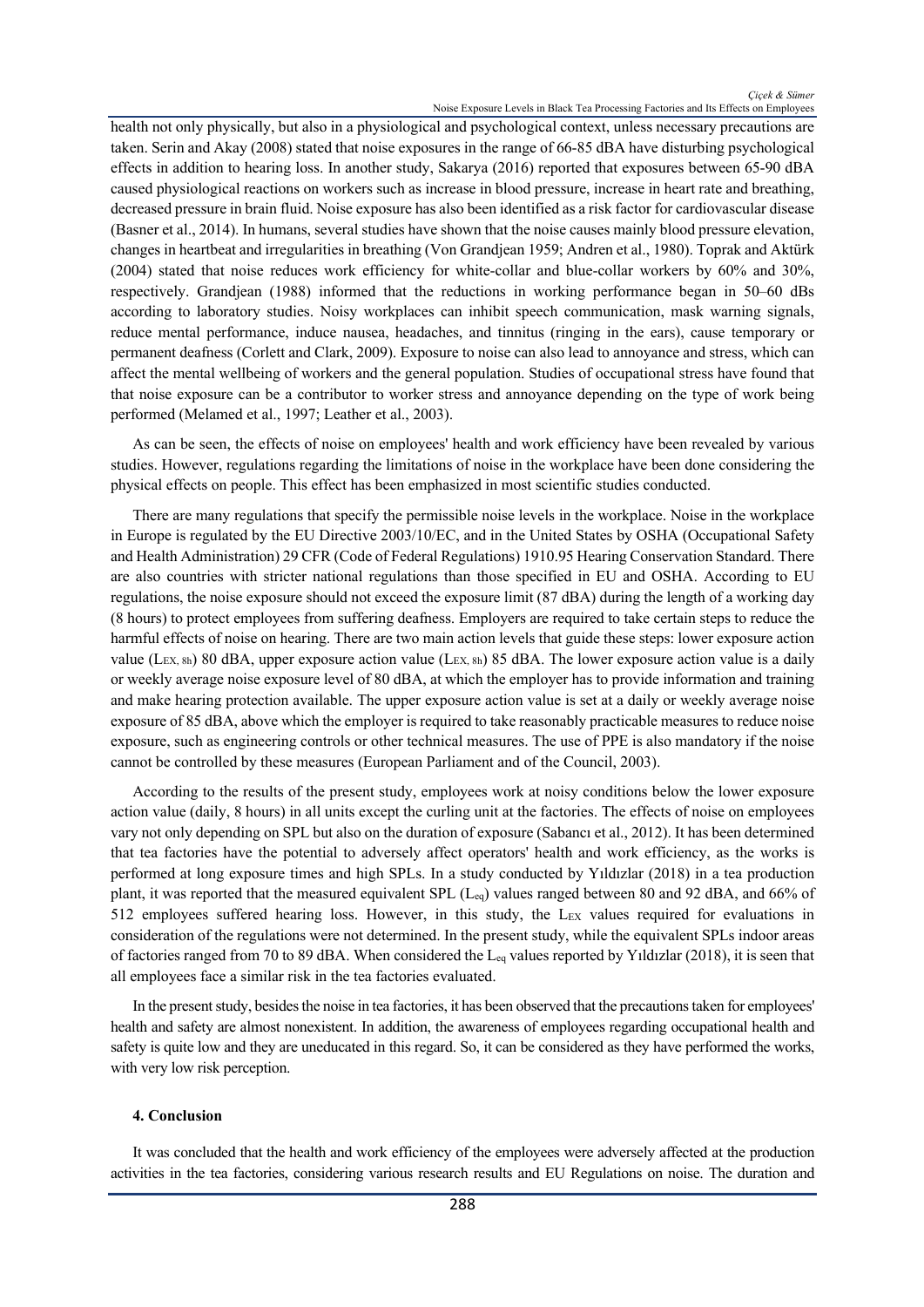conditions of the breaks in the daily activities of the employees had an impact on the LEX values. The directives on noise control state that employers are responsible for applying engineering and management controls of noise to minimize risks and providing employees with PPE if the upper daily noise exposure action level is exceeded. In the tea factories evaluated, these measures have not been taken, and therefore it is likely that hearing loss will occur in employees. Moreover, physiological, and psychological effects may cause serious disturbances. Along with the effects of noise on human health, effects such as preventing speech and masking warning signals will not only decrease the work efficiency of employees but also increase the risk of accidents. The implementation of engineering controls in tea factories is not easy, and sometimes impossible, considering the functions of machinery and the continuity of production. However, the applicability of management controls is high, such as providing a lunchroom isolated from noise and encouraging employees to eat at this area. In addition, apart from lunch break, periodic breaks can be arranged in areas with lower SPLs. As for the use of PPE, officials in the factories stated that the communication of employees with each other was important for process and malfunction checks, and that PPE use could prevent production continuity by reducing intercommunication and ability to hear sounds associated with malfunction. The use of Earmuffs with Microphones could be a good option to reduce noise exposures of employees and improve the communication between them.

## **Acknowledgment**

This paper was prepared by using the project data supported by The Scientific Research Projects Coordination Unit (Project no: FHD-2019-2897) of Canakkale Onsekiz Mart University.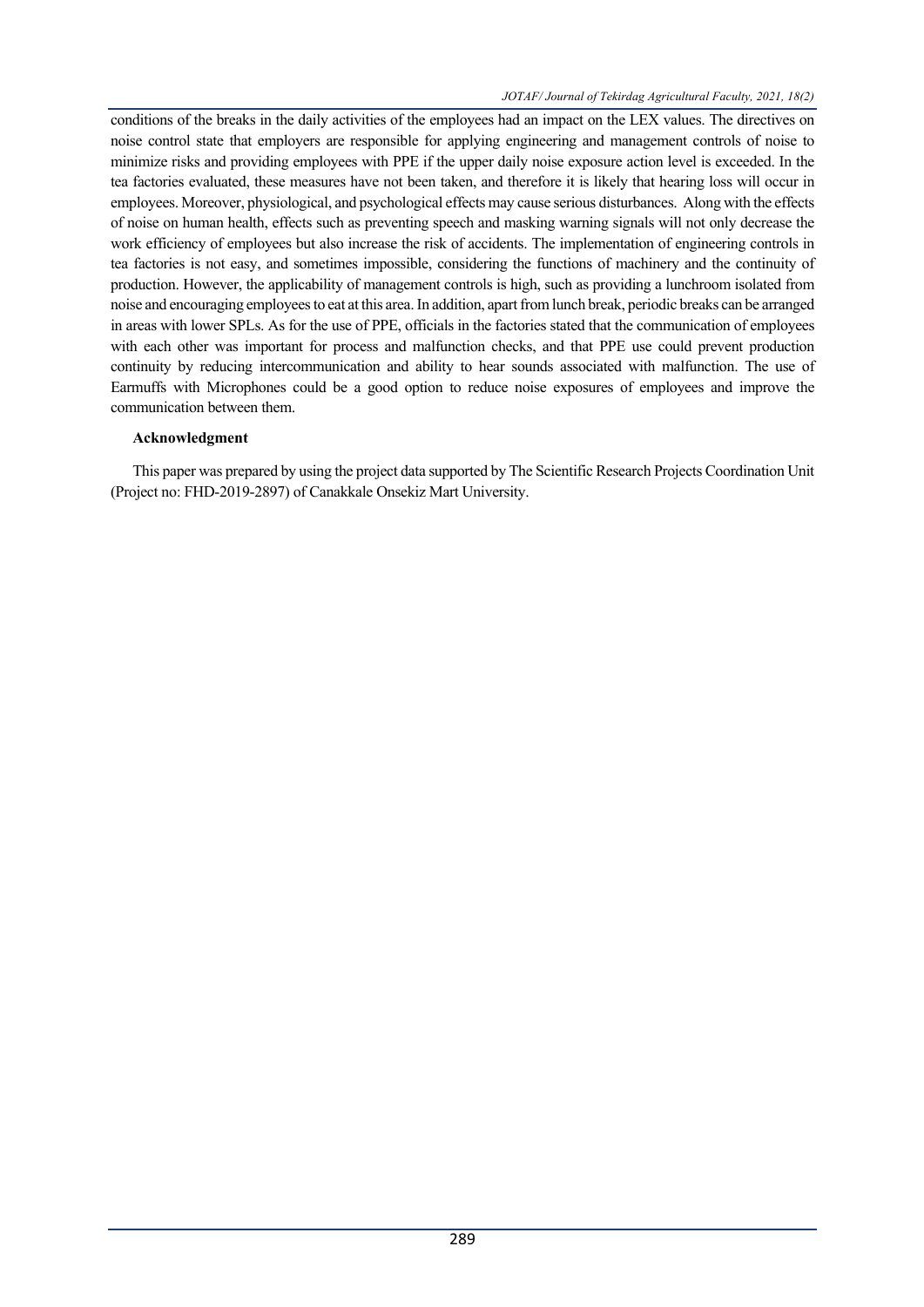#### **References**

- Andren, L., Hansson, L., Björkman, M. and Jonsson, A. (1980). Noise as a contributing factor in the development of elevated arterial pressure. *Acta Medico Scandinavica*, 207, 493-498.
- Ateş, E. and Alagöz, M., (2018). Noise Analysis at a Company manufacturing agricultural machinery (in Turkish). *Karaelmas Journal of Occupational Health and Safety*. 2(1), 13-22.
- Basner, M., Babisch, W., Davis, A., Brink, M. and Clark, C., (2014). Auditory and non-auditory effects of noise on health. *Lancet*, p.1325– 1332.
- Corlett, E.N. and Clark, T.S., (2009). The ergonomics of workspaces and machines, A design manual Second Edition, Taylor & Francis e-Library, ISBN 0-203-48261-1 (e-book), pp:163.
- Crocker, M.J., (2007). General introduction to Noise and Vibration Effects on People and Hearing Conservation in Handbook of Noise and Vibration Control, pp.303-307, Eds Crocker, M.J., John Wiley & Sons, NewYork.
- Directive 2003/10/EC of the European parliament and of the council of 6 February 2003 on the minimum health and safety requirements regarding the exposure of workers to the risks arising from physical agents (noise). https://eur-lex.europa.eu/legalcontent/en/ALL/?uri=CELEX%3A32003L0010 accessed 15.03.2020.
- Ege, F., Sümer S.K. and Sabancı, A., (2003). Noise level in textile plant and its effects (in Turkish). *Turkish Medical Association Occupational Health and Safety Journal*. 30-39.
- Erdoğan, E. and Yazgan, M.E., (2007). Landscaping to reduce traffic noise problem in cities: Ankara case. *Journal of Tekirdag Agricultural Faculty*. 4 (2), 201-210.
- FAO, (2016). Food and Agricultural Organization of the United Nations. http://www.fao.org/faostat/
- Gönüllü, M.T., Avşar, Y., Arslankaya, E. and Tosun, I., (2002). Investigation of noise occurring in different industrial units and evaluation of hearing health (in Turkish), *IV.GAP Engineering Congress Proceedings*, Şanlıurfa, 1390-1395.
- Grandjean, E., (1988). Fitting the Task to the Man A Textbook of occupational ergonomics. Taylor & Francis Ltd, London.
- Harris, D., (1991). Noise control manual guidelines for problem-solving in the industrial/commercial acoustical environment. the Noise Control Association (NCA), Springer Science+Business Media New York, ISBN 978-1-4757-6009-5 (e-Book)
- Konuklar, B., (2016). *Noise exposures of employees in weaving plants (in Turkish).* Occupational Health and Safety Specialization Thesis, Ministry of Labor and Social Security, General Directorate of Occupational Health and Safety, Ankara, pp: 98.
- Kroemer, K.H.E., (2017). Fitting the human introduction to ergonomics-human factors engineering. Seventh edition. CRC Press Taylor & Francis Group. Book Number-13: 978-1-498 -4689-2 (Hardback).
- Leather, P., Beale, D. and Sullivan, L., (2003). Noise, psychosocial stress and their interaction in the workplace. *J. Environ. Psychol.*, 23(2), 213–222.
- Melamed, S., Froom, P., Kristal-Boneh, E., Gofer, D. and Ribak, J., (1997). Industrial noise exposure, noise annoyance, and serum lipid levels in blue-collar workers. *Arch. Environ. Health*, 52(4), 292–298.
- OSHA, (2020). Occupational safety and health administration. Regulations (Standards–29 CFR) Occupational noise exposure. 1910.95, 1998.
- Özgüven, M., (2012). Investigation of noise maps for some post-harvest agricultural machinery used ındoor spaces (in Turkish). *Journal of Tekirdag Agricultural Faculty*. 9 (3), 45-53.
- Sabancı, A. and Sümer, S.K., (2015). Ergonomics (in Turkish). Nobel Academic Publishing, Ankara. ISBN:978-605-5426-79-8. Second edition. pp:472.
- Sabancı, A. and Sümer, S.K., Say, S.M., (2012). Industrial ergonomics (in Turkish). Nobel Academic Publishing, Ankara ISBN: 978-605-133- 329-8. pp:261.
- Sakarya E. (2016). *Working life and the effects of noise noise analysis study of a construction site in (in Turkish).* University of Üsküdar. MSc. Thesis, 2016.
- Saptashish D. and Jolvis Pou K.E. (2016). A Review of Withering in the Processing of Black Tea. J. of Biosystems Eng. 41(4):365-372. https://doi.org/10.5307/JBE.2016.41.4.365.
- Serin H., and Akay A.E., (2008). Analysis of the noise level as a result of logging (in Turkish). *14. National Ergonomics Congres***,** Trabzon, 412-416.
- Sümer, S.K., Say, S.M., Ege, F. and Sabancı, A., (2006). Noise exposed of the operators of combine harvesters with and without a cab. *J. Appl. Ergon*. (37), 749-756.
- Thatcher, A. and Yeow, P.H.P., (2018). Ergonomics and human factors for a sustainable future, current research and future possibilities. Part of Springer Nature. ISBN 978-981-10-8071-5 ISBN 978-981-10-8072-2